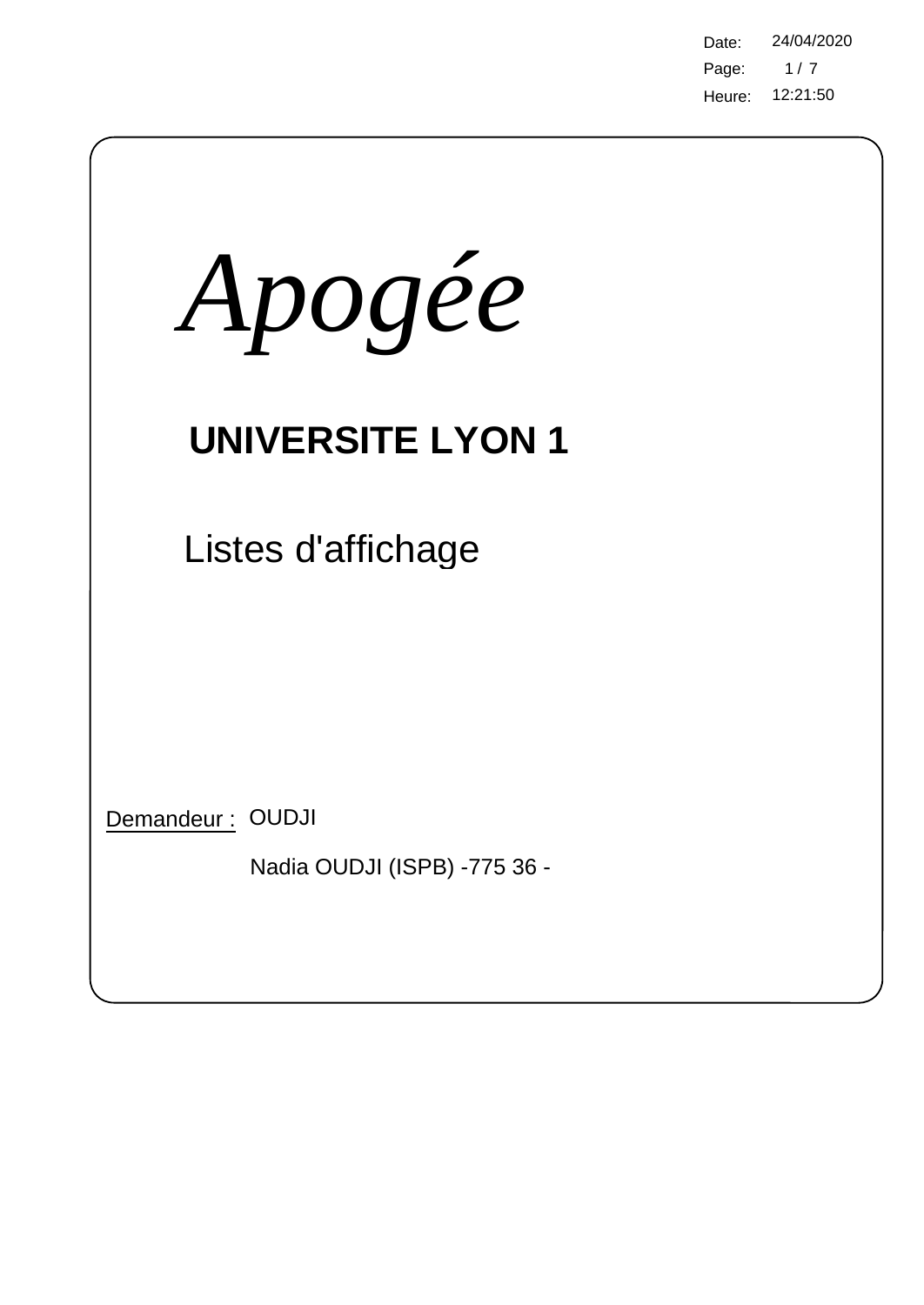2 7 Page: Date: 24/04/2020

# LISTE D'AFFICHAGE

SIDES

**1 45 0 45**

Salle : EXAMENDIST EXAMEN Date: 19/05/2020 Epreuve: PHL229P1

UE2.7 Ecrit Examen Terminal DISTANCIEL Bâtiment :

**Date 19/05/2020 Horaires : 11h00 à 12h00 Durée : 1h00**

| N° Place Nom   |                      | Prénom           | N° Etudiant |
|----------------|----------------------|------------------|-------------|
| 1.             | ABBAD EL ANDALOUSSI  | <b>AIDA</b>      | 11702932    |
| $\overline{2}$ | ABERKANE             | <b>HUGO</b>      | 11802379    |
| 3              | <b>AHANOU</b>        | <b>KOMI</b>      | 11715239    |
| 4              | <b>ALCANTARA</b>     | <b>MARINA</b>    | 11707927    |
| 5              | <b>ARFAOUI</b>       | <b>MANEL</b>     | 11701740    |
| 6              | <b>ARMELLIE</b>      | <b>ELINA</b>     | 11701233    |
| $\overline{7}$ | <b>AUBLANC</b>       | <b>ELODIE</b>    | 11701625    |
| 8              | <b>AZOULAY</b>       | <b>JEREMIE</b>   | 11704324    |
| 9              | <b>AZOULAY</b>       | <b>NELLY</b>     | 11703124    |
| 10             | <b>BACHELARD</b>     | <b>BENJAMIN</b>  | 11900101    |
| 11             | <b>BADOR</b>         | <b>DOMITILLE</b> | 11605145    |
| 12             | <b>BADR</b>          | <b>CORINE</b>    | 11701294    |
| 13             | <b>BAEZA</b>         | <b>CHLOE</b>     | 11801296    |
| 14             | <b>BAGHDASSARIAN</b> | <b>MAXIME</b>    | 11702756    |
| 15             | <b>BALAY</b>         | <b>VICTOIRE</b>  | 11705119    |
| 16             | <b>BANSAC</b>        | <b>ALICE</b>     | 11803433    |
| 17             | <b>BANZET</b>        | <b>ELODIE</b>    | 11703317    |
| 18             | <b>BARRIERE</b>      | <b>LEA</b>       | 11907886    |
| 19             | <b>BARRIEU</b>       | <b>AMAIA</b>     | 11712861    |
| 20             | <b>BEN ASHUR</b>     | <b>SHADAN</b>    | 11404369    |
| 21             | <b>BEN RIYENE</b>    | <b>LINA</b>      | 11702011    |
| 22             | <b>BENICHOU</b>      | <b>ROMANE</b>    | 11900661    |
| 23             | <b>BENTAHER</b>      | <b>HICHAM</b>    | 11702557    |
| 24             | <b>BINOIST</b>       | <b>MAELENN</b>   | 11713275    |
| 25             | <b>BLANC</b>         | <b>ARNO</b>      | 11702237    |
| 26             | <b>BODIMENT</b>      | REMI             | 11925209    |
| 27             | <b>BOHE</b>          | <b>MANON</b>     | 11900301    |
| 28             | <b>BOINET</b>        | <b>MERYL</b>     | 11713287    |
| 29             | <b>BON</b>           | <b>OCEANE</b>    | 11702179    |
| 30             | <b>BONAMANT</b>      | <b>MARINE</b>    | 11703808    |
| 31             | <b>BONGUE</b>        | <b>SICKE</b>     | 11811281    |
| 32             | <b>BONNARD</b>       | <b>EMMY</b>      | 11700530    |
| 33             | <b>BONNARD</b>       | <b>SOLENE</b>    | 11800489    |
| 34             | <b>BONNET</b>        | <b>ELISA</b>     | 11900121    |
| 35             | <b>BONNET</b>        | <b>JEANNE</b>    | 11700450    |
| 36             | <b>BORIE</b>         | <b>CHARLIE</b>   | 11704222    |
| 37             | <b>BOSSAN</b>        | <b>JULIETTE</b>  | 11700336    |
| 38             | <b>BOTTA</b>         | <b>ANTOINE</b>   | 11713229    |
| 39             | <b>BOUAOUINA</b>     | <b>ZACHARIA</b>  | 11900081    |
| 40             | <b>BOUCHOUCHA</b>    | <b>MERIEM</b>    | 11800571    |
| 41             | <b>BOUGUELLI</b>     | <b>DARINE</b>    | 11703653    |
| 42             | <b>BOURGEOIS</b>     | <b>PIERRE</b>    | 11900642    |
| 43             | <b>BOUSSON</b>       | <b>JEANNE</b>    | 11503966    |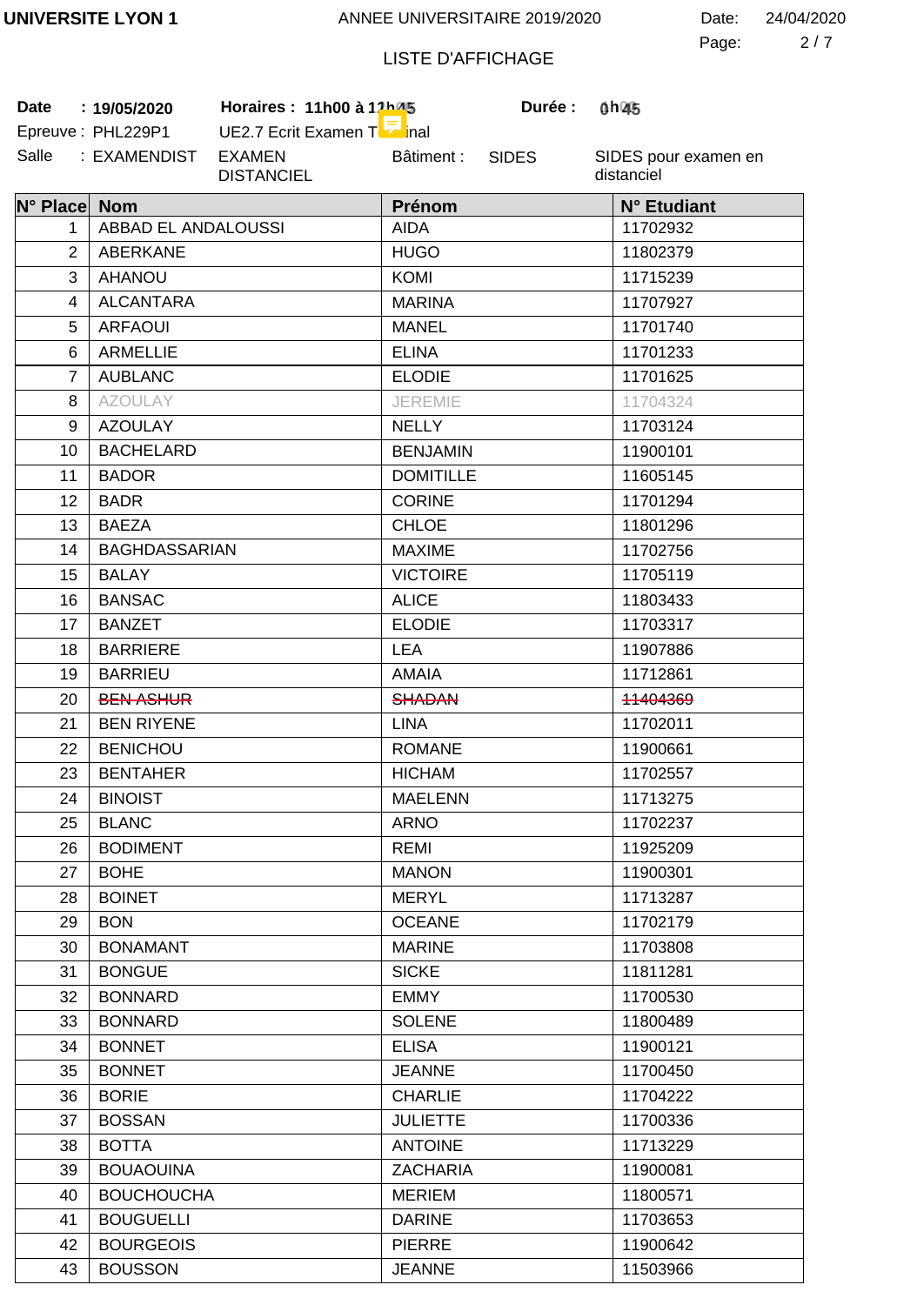3 7 Page: Date: 24/04/2020

# LISTE D'AFFICHAGE

SIDES

**Durée:** 

Salle : EXAMENDIST EXAMEN **Date 19/05/2020 Horaires : 11h00 à 12h00 Durée : 1h00**

Epreuve PHL229P1 UE2.7 Ecrit Examen Terminal DISTANCIEL Bâtiment :

| N° Place Nom |                     | Prénom           | N° Etudiant |
|--------------|---------------------|------------------|-------------|
| 44           | <b>BOUVERESSE</b>   | <b>NICOLAS</b>   | 11700273    |
| 45           | <b>BOVICELLI</b>    | LÉONA            | 11900141    |
| 46           | <b>BRESSON</b>      | <b>PAULINE</b>   | 11700212    |
| 47           | <b>BRUN</b>         | <b>SAMIR</b>     | 11800676    |
| 48           | <b>BRUNEAU</b>      | <b>CYRILLE</b>   | 11802680    |
| 49           | <b>BUI</b>          | <b>FLORENCE</b>  | 11703677    |
| 50           | <b>BUI PHUONG</b>   | <b>VY</b>        | 11505038    |
| 51           | <b>CANET</b>        | <b>HADRIEN</b>   | 11701139    |
| 52           | <b>CAPION</b>       | <b>CONSTANCE</b> | 11802969    |
| 53           | <b>CHABROUX</b>     | <b>ELISA</b>     | 11804275    |
| 54           | <b>CHALMETON</b>    | <b>MAELLE</b>    | 11900403    |
| 55           | <b>CHAMBON</b>      | <b>CORALIE</b>   | 11900501    |
| 56           | <b>CHAPOTET</b>     | <b>MARIETTE</b>  | 11811414    |
| 57           | <b>CHASSON</b>      | <b>PAULINE</b>   | 11900462    |
| 58           | <b>CHAVAREN</b>     | <b>NADEGE</b>    | 11900281    |
| 59           | <b>COLIN</b>        | <b>ENZO</b>      | 11702522    |
| 60           | <b>COMLAN-KOUMI</b> | AIMÉE            | 11600633    |
| 61           | <b>COPIER</b>       | <b>VALENTIN</b>  | 11700183    |
| 62           | <b>CORGIER</b>      | <b>LISA</b>      | 11900561    |
| 63           | <b>COSTAS</b>       | <b>MATHILDE</b>  | 11925022    |
| 64           | <b>COTE</b>         | <b>DONATIEN</b>  | 11800801    |
| 65           | <b>COUDERT</b>      | <b>CHARLOTTE</b> | 11603074    |
| 66           | <b>COUDRAY</b>      | <b>LEO</b>       | 11700562    |
| 67           | <b>COURNOYER</b>    | <b>EMMA</b>      | 11806076    |
| 68           | <b>CUVILLON</b>     | <b>APOLLINE</b>  | 11800727    |
| 69           | D'ALESSANDRO        | <b>MARIE</b>     | 11703589    |
| 70           | <b>DAHBI</b>        | <b>KAMAL</b>     | 11705020    |
| 71           | <b>DAYDE</b>        | <b>ANAIS</b>     | 11700170    |
| 72           | <b>DECHASSE</b>     | <b>CLEMENCE</b>  | 11908809    |
| 73           | <b>DELFOUR</b>      | <b>BENEDICTE</b> | 11806650    |
| 74           | DELHOMMEAU          | <b>JULIE</b>     | 11800238    |
| 75           | <b>DELORT</b>       | <b>MARINE</b>    | 11800397    |
| 76           | <b>DELOUCHE</b>     | <b>MAXENCE</b>   | 11605143    |
| 77           | <b>DERESSE</b>      | <b>PIERRE</b>    | 11704774    |
| 78           | <b>DESCOUT</b>      | <b>TANGUY</b>    | 11712632    |
| 79           | <b>DESRICHARD</b>   | <b>CAMILLE</b>   | 11700840    |
| 80           | <b>DIGAS</b>        | <b>CHLOÉ</b>     | 11900041    |
| 81           | <b>DOLMAZON</b>     | <b>FAUSTINE</b>  | 11909732    |
| 82           | <b>DRIDI</b>        | <b>SARAH</b>     | 11702090    |
| 83           | DROUIN--BONNET      | <b>ARTHUR</b>    | 11702058    |
| 84           | <b>DUFOURT</b>      | <b>CANDICE</b>   | 11704380    |
| 85           | <b>DUMONT</b>       | <b>KILIAN</b>    | 11705270    |
| 86           | <b>DUPREY</b>       | <b>SEBASTIEN</b> | 11800966    |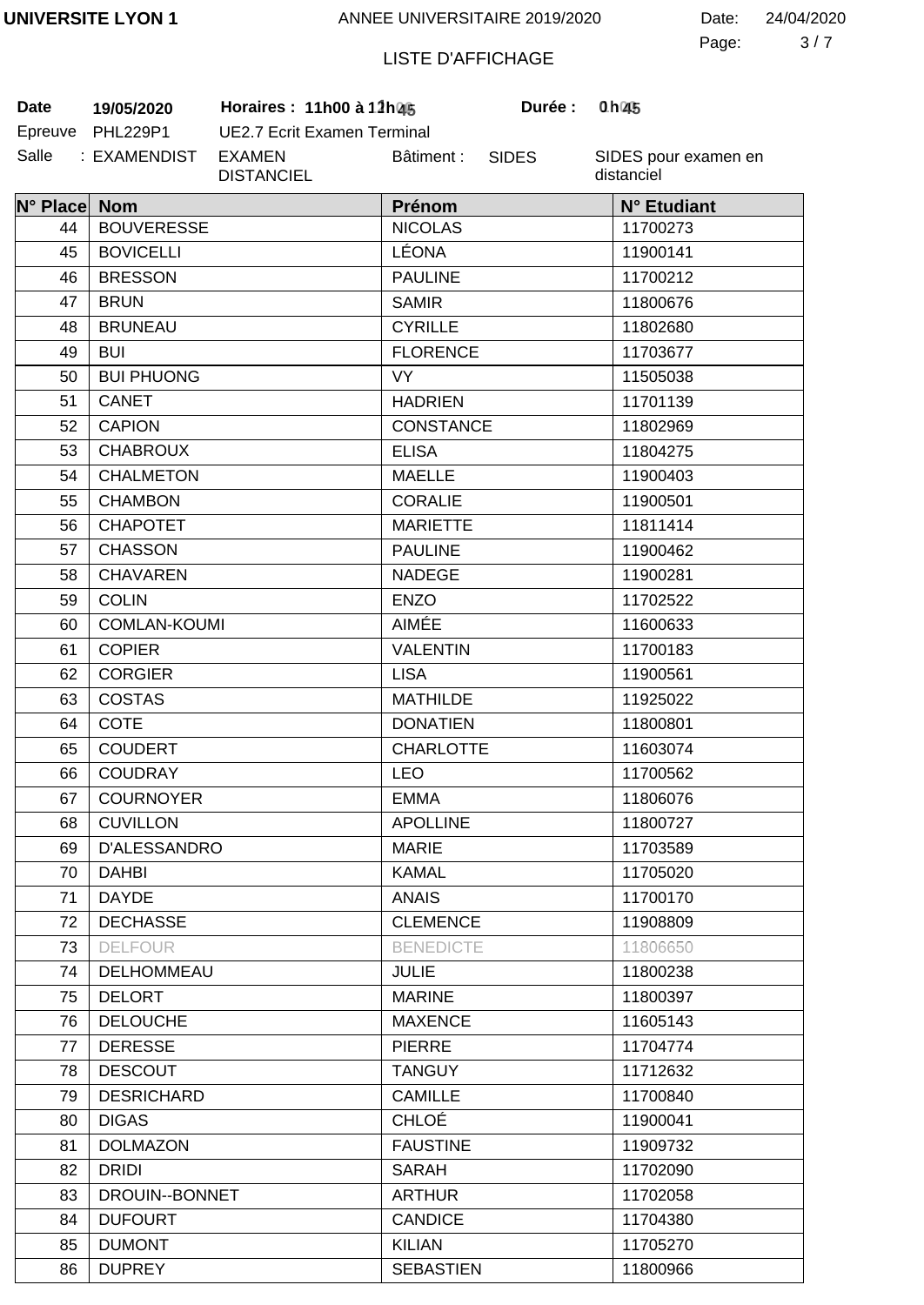4 7 Page: Date: 24/04/2020

# LISTE D'AFFICHAGE

**Date 19/05/2020 Horaires : 11h00 à 12h00 Durée : 1h00**

| Date    | 19/05/2020      |  |
|---------|-----------------|--|
| Epreuve | <b>PHL229P1</b> |  |
| Salle   | : EXAMENDIST    |  |

UE2.7 Ecrit Examen Terminal EXAMEN DISTANCIEL Bâtiment :

SIDES

**Durée:** 

| N° Place Nom |                             | Prénom           | N° Etudiant |
|--------------|-----------------------------|------------------|-------------|
| 87           | <b>EL BERMIL</b>            | <b>ANISSA</b>    | 11702730    |
| 88           | <b>EL BIYAALI</b>           | <b>SANIA</b>     | 11501883    |
| 89           | <b>EL BOURI</b>             | <b>KAIS</b>      | 11603924    |
| 90           | <b>EL HAMRI</b>             | ABDESSAMAD       | 11900161    |
| 91           | <b>ELONGA</b>               | <b>LODI</b>      | 11804248    |
| 92           | <b>EMMANUEL</b>             | <b>MARINA</b>    | 11701000    |
| 93           | <b>EYNAUD</b>               | <b>EMMA</b>      | 11802373    |
| 94           | <b>FALCIONI</b>             | <b>GWLADYS</b>   | 11807884    |
| 95           | <b>FANTINO</b>              | <b>LOUIS</b>     | 11702117    |
| 96           | <b>FAVROT</b>               | <b>PAULINE</b>   | 11705448    |
| 97           | FAYARD                      | <b>MATHILDE</b>  | 11703083    |
| 98           | <b>FERRUIT</b>              | <b>FELIX</b>     | 11701850    |
| 99           | <b>FITOUSSI</b>             | <b>LEA</b>       | 11703545    |
| 100          | <b>FLORI</b>                | <b>CLEMENT</b>   | 11900201    |
| 101          | <b>FORAT</b>                | <b>MARIE</b>     | 11702147    |
| 102          | <b>FORAY</b>                | <b>LEA</b>       | 11702734    |
| 103          | <b>FOULON</b>               | <b>ALIXE</b>     | 11703984    |
| 104          | <b>FRACHON</b>              | <b>CHLOE</b>     | 11701952    |
| 105          | <b>FRANC</b>                | <b>VICTOR</b>    | 11925198    |
| 106          | <b>GARNIER DE LABAREYRE</b> | <b>CLAUDIA</b>   | 11801617    |
| 107          | <b>GENANS</b>               | <b>VICTOR</b>    | 11507728    |
| 108          | <b>GIROUD</b>               | <b>MARGAUX</b>   | 11900381    |
| 109          | GIROUD--BEAULIEU            | <b>MATTHIEU</b>  | 11700733    |
| 110          | <b>GOLL</b>                 | <b>AMANDINE</b>  | 11900221    |
| 111          | <b>GOUPY</b>                | <b>MARTIN</b>    | 11714448    |
| 112          | <b>GOUTTEFANGEAS</b>        | CAMILLE          | 11900061    |
| 113          | <b>GRANDJEAN</b>            | <b>LOLA</b>      | 11703594    |
| 114          | <b>GRASSET</b>              | <b>MARIANNE</b>  | 11925239    |
| 115          | GREUZARD                    | <b>NATHAN</b>    | 11703476    |
| 116          | <b>GUICHARD</b>             | <b>MANON</b>     | 11900602    |
| 117          | <b>GUIGON</b>               | <b>PAULINE</b>   | 11801389    |
| 118          | <b>GUILLAUD</b>             | <b>PENELOPE</b>  | 11802873    |
| 119          | <b>GULSEVEN</b>             | <b>ENES</b>      | 11800941    |
| 120          | <b>HAFFENMEYER</b>          | <b>STANISLAS</b> | 11703220    |
| 121          | <b>HAMON</b>                | <b>CAPUCINE</b>  | 11900441    |
| 122          | <b>HEMMANI</b>              | <b>NADA</b>      | 11812500    |
| 123          | HO.                         | <b>AURORE</b>    | 11713164    |
| 124          | <b>HOUSEAUX</b>             | <b>LUCILE</b>    | 11704959    |
| 125          | <b>HUGUES</b>               | <b>BASTIEN</b>   | 11705471    |
| 126          | <b>HULALKA</b>              | <b>ANAIS</b>     | 11900261    |
| 127          | <b>HYLEBOS</b>              | <b>AUDRAN</b>    | 11702249    |
| 128          | <b>IMBERT</b>               | <b>MELINE</b>    | 11701719    |
| 129          | <b>JACOB</b>                | <b>KILLIAN</b>   | 11801700    |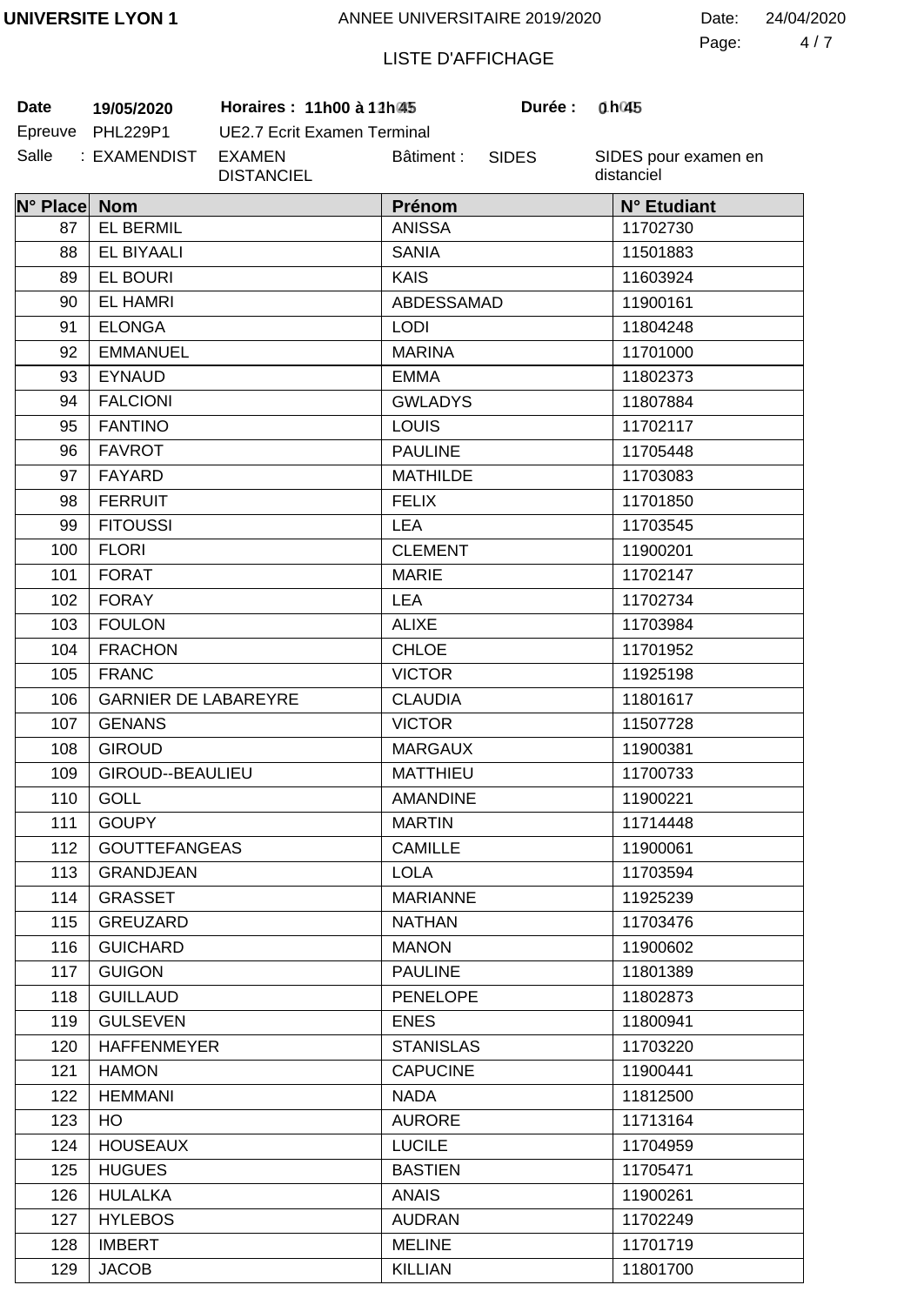5 7 Page: Date: 24/04/2020

# LISTE D'AFFICHAGE

Salle : EXAMENDIST EXAMEN **Date** 19/05/2020 **Horaires :** 11h00 à 12h $45$ 

> MOREL **MOUAZER**

171 172

Epreuve PHL229P1 UE2.7 Ecrit Examen Terminal DISTANCIEL Bâtiment : SIDES

SIDES pour examen en distanciel

**1 45 0 45**

| N° Place Nom |                         | Prénom             | N° Etudiant |
|--------------|-------------------------|--------------------|-------------|
| 130          | <b>JACQUART</b>         | <b>AMELIE</b>      | 11700365    |
| 131          | <b>JAMBON</b>           | <b>ALEXANDRE</b>   | 11701155    |
| 132          | <b>JURINE</b>           | <b>EMMA</b>        | 11800950    |
| 133          | <b>JUSTON</b>           | <b>FANNY</b>       | 11900521    |
| 134          | <b>KACAR</b>            | <b>MIKAIL</b>      | 11900541    |
| 135          | <b>KADER</b>            | <b>ABDOULKADER</b> | 11711245    |
| 136          | <b>KEMMEUGNE</b>        | <b>NOEMIE</b>      | 11811249    |
| 137          | <b>KERACHNI</b>         | <b>SOUMEYA</b>     | 11803755    |
| 138          | <b>KHENG</b>            | <b>ALICE</b>       | 11704083    |
| 139          | <b>KOK</b>              | <b>CHRISTINE</b>   | 11701855    |
| 140          | <b>KRIFA</b>            | <b>OUSSAMA</b>     | 11705401    |
| 141          | LACASSAGNE              | <b>THEO</b>        | 11700126    |
| 142          | <b>LACOUR</b>           | <b>OCEANE</b>      | 11703678    |
| 143          | <b>LACROIX</b>          | <b>LEA</b>         | 11900621    |
| 144          | <b>LAFFIN</b>           | <b>SALOME</b>      | 11900181    |
| 145          | <b>LAFLOTTE</b>         | <b>AZARY</b>       | 11702222    |
| 146          | <b>LAHLOU</b>           | <b>DRISS</b>       | 11805861    |
| 147          | LAMKADMI                | <b>ASSIA</b>       | 11900021    |
| 148          | LAMY                    | <b>JUSTINE</b>     | 11802302    |
| 149          | <b>LANIEZ</b>           | <b>CAMILLE</b>     | 11801092    |
| 150          | <b>LAURANSON</b>        | <b>AIMEE</b>       | 11800220    |
| 151          | <b>LEBORGNE</b>         | <b>BASILE</b>      | 11700510    |
| 152          | <b>LEBRUN</b>           | <b>THEO</b>        | 11705283    |
| 153          | <b>LEGRAM</b>           | <b>WIAM</b>        | 11713245    |
| 154          | <b>LEGRAND</b>          | <b>ALBAN</b>       | 11601613    |
| 155          | <b>LEMOINE</b>          | <b>PAULINE</b>     | 11702929    |
| 156          | <b>LEPETIT</b>          | <b>ROXANE</b>      | 11704128    |
| 157          | LIVE LUN                | <b>CASSANDRE</b>   | 11900241    |
| 158          | MAI                     | PHUONG TRANG       | 11612122    |
| 159          | <b>MANDON</b>           | <b>CHARLOTTE</b>   | 11900601    |
| 160          | <b>MASHEKU</b>          | <b>KLAUS</b>       | 11407693    |
| 161          | <b>MATAS</b>            | <b>VICTOR</b>      | 11706352    |
| 162          | <b>MAYEN</b>            | <b>THOMAS</b>      | 11603655    |
| 163          | <b>MEJAI</b>            | <b>DONIA</b>       | 11506419    |
| 164          | <b>MESSAOUDI</b>        | <b>NADIR</b>       | 11703376    |
| 165          | <b>MILLE</b>            | <b>CHARLOTTE</b>   | 11704874    |
| 166          | <b>MOLLIER</b>          | <b>JULIETTE</b>    | 11900821    |
| 167          | <b>MONDON</b>           | <b>OCEANE</b>      | 11701327    |
| 168          | <b>MONEGAT</b>          | MAËLLE             | 11900421    |
| 169          | <b>MONTAGNE</b>         | <b>ORIANE</b>      | 11900402    |
| 170          | <b>MORALES MASCLAUX</b> | CHLOÉ              | 11900404    |

ANTONIN **CELINE** 

11801032 11611521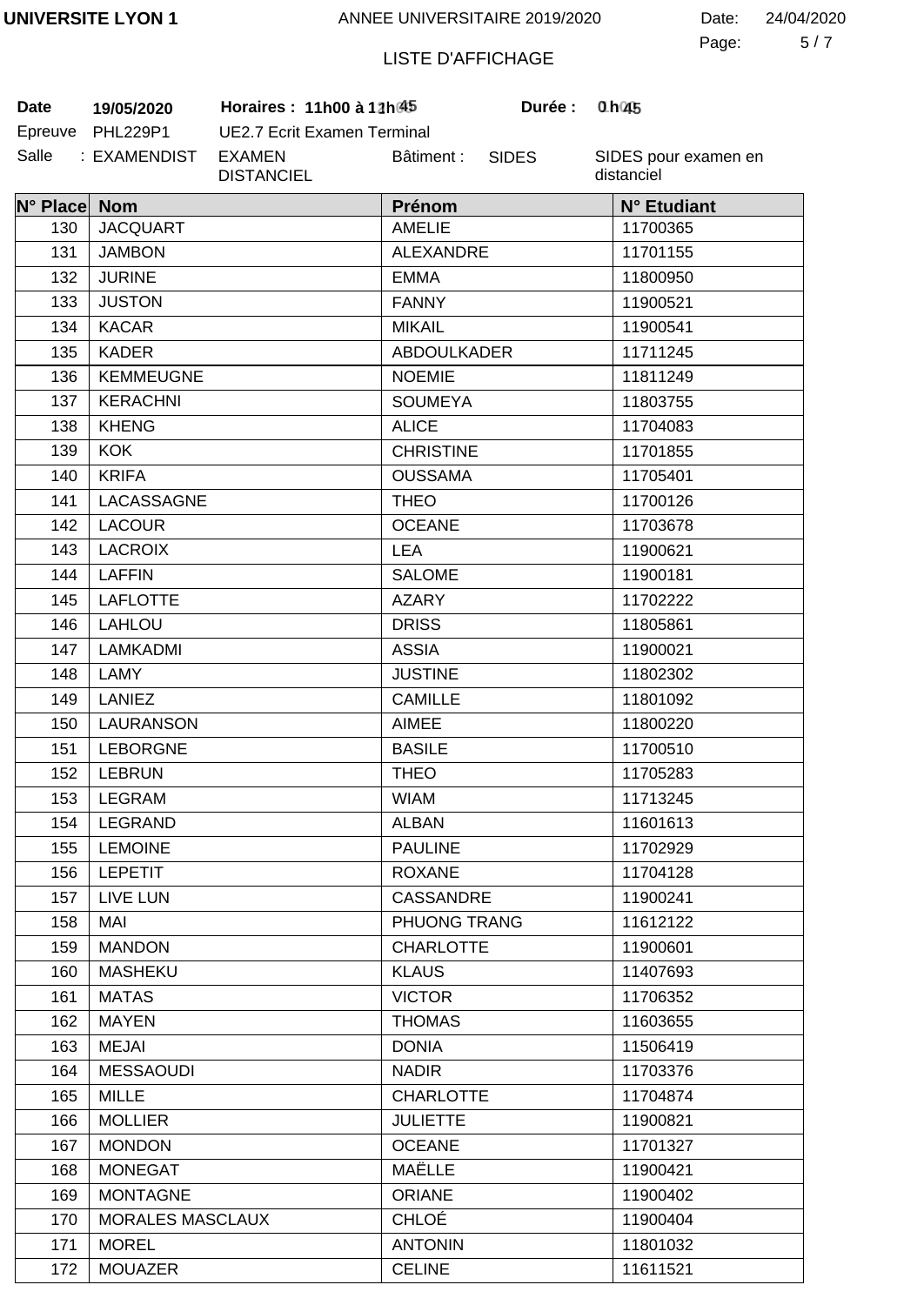6 7 Page: Date: 24/04/2020

# LISTE D'AFFICHAGE

**Date 19/05/2020 Horaires : 11h00 à 12h00 Durée : 1h00**

| Date    | 19/05/2020      |  |
|---------|-----------------|--|
| Epreuve | <b>PHL229P1</b> |  |
| Salle   | : EXAMENDIST    |  |

UE2.7 Ecrit Examen Terminal EXAMEN DISTANCIEL Bâtiment :

SIDES

**Durée:** 

| N° Place Nom |                    | Prénom           | N° Etudiant |
|--------------|--------------------|------------------|-------------|
| 173          | <b>MOUNIER</b>     | <b>JOHANN</b>    | 11703188    |
| 174          | <b>MOUNTADIR</b>   | <b>INES</b>      | 11900341    |
| 175          | <b>MOUSSAOUI</b>   | <b>BRAHIM</b>    | 11801757    |
| 176          | <b>MOUSSAOUI</b>   | <b>SHAYMA</b>    | 11909094    |
| 177          | <b>MOUTON</b>      | <b>MANON</b>     | 11907982    |
| 178          | <b>MULLER</b>      | <b>CAMILLE</b>   | 11804274    |
| 179          | <b>MUSTO</b>       | <b>MAXIME</b>    | 11701344    |
| 180          | <b>NATSIS</b>      | <b>ANGELOS</b>   | 11703730    |
| 181          | NGOUNDA MANGA      | <b>LOUISA</b>    | 11807211    |
| 182          | <b>NGUYEN</b>      | <b>TRONG VAN</b> | 11700816    |
| 183          | <b>NSETO</b>       | <b>ANDREA</b>    | 11407158    |
| 184          | <b>NUEL</b>        | <b>JEANNE</b>    | 11900581    |
| 185          | <b>OLLIER</b>      | <b>DOMITILLE</b> | 11700866    |
| 186          | <b>ORLHAC</b>      | <b>ELISA</b>     | 11805690    |
| 187          | <b>OUACHANI</b>    | <b>JIHANE</b>    | 11705620    |
| 188          | <b>PARENT</b>      | <b>SASSANDRA</b> | 11802589    |
| 189          | <b>PARMENTIER</b>  | <b>CHLOE</b>     | 11900401    |
| 190          | PERARD             | <b>MARIE</b>     | 11805397    |
| 191          | <b>PIASECKI</b>    | <b>LISA</b>      | 11802832    |
| 192          | <b>PICHON</b>      | <b>DIANE</b>     | 11806783    |
| 193          | <b>PIROUX</b>      | <b>YVAN</b>      | 11704209    |
| 194          | <b>POINOT</b>      | <b>VALENTINE</b> | 11900361    |
| 195          | <b>POLITTE</b>     | <b>AGATHE</b>    | 11800405    |
| 196          | <b>PONTONNIER</b>  | <b>BAPTISTE</b>  | 11700185    |
| 197          | <b>POUGNER</b>     | <b>JADE</b>      | 11900362    |
| 198          | POUILLARD BERTRAND | LOIC             | 11705219    |
| 199          | <b>POULY</b>       | <b>MARINE</b>    | 11802323    |
| 200          | <b>POYRAZ</b>      | <b>CANSEL</b>    | 11801173    |
| 201          | <b>RAHAB</b>       | <b>HICHAM</b>    | 11900641    |
| 202          | RAMI               | <b>ISMAEL</b>    | 11705188    |
| 203          | <b>RAVIER</b>      | <b>LISA</b>      | 11701403    |
| 204          | <b>REBORA</b>      | <b>INES</b>      | 11700841    |
| 205          | <b>REVIL</b>       | <b>CHLOE</b>     | 11703785    |
| 206          | <b>RHOUMY</b>      | <b>CLEMENT</b>   | 11807840    |
| 207          | <b>RICHARD</b>     | <b>MATHIS</b>    | 11700748    |
| 208          | <b>RINGRESSI</b>   | <b>AXELLE</b>    | 11703557    |
| 209          | <b>ROBERT</b>      | <b>JULIETTE</b>  | 11801321    |
| 210          | <b>ROBERT</b>      | <b>ZOE</b>       | 11703697    |
| 211          | <b>ROBICHON</b>    | PIERRE-YVES      | 11713302    |
| 212          | <b>ROCHE</b>       | <b>LUCIE</b>     | 11801341    |
| 213          | <b>ROMDHANA</b>    | <b>SYRINE</b>    | 11908820    |
| 214          | <b>ROMEUF</b>      | <b>MATHILDE</b>  | 11900481    |
| 215          | <b>ROSSET</b>      | <b>AXEL</b>      | 11908095    |